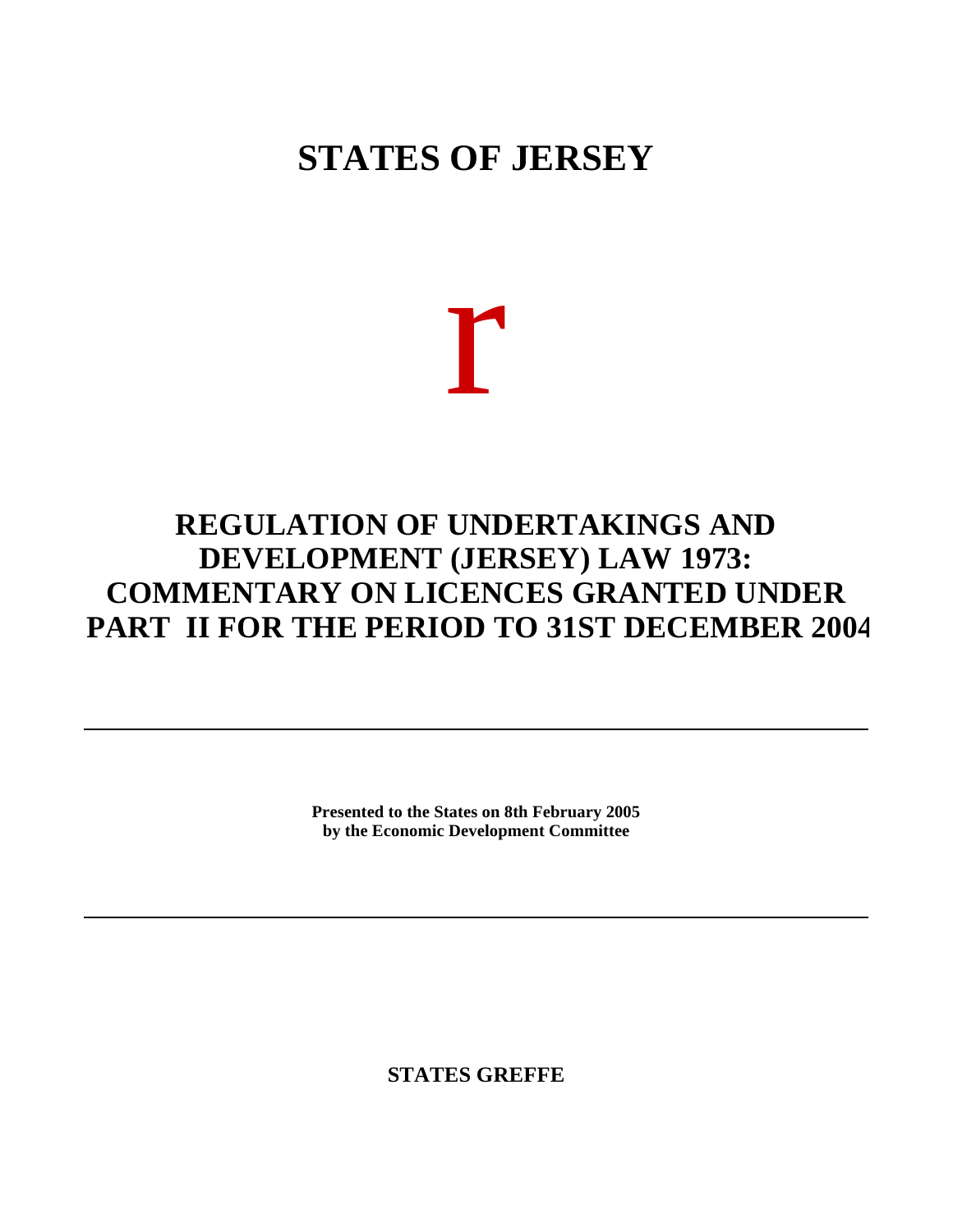#### **COMMENTARY ON LICENCES GRANTED UNDER PART II OF THE REGULATION OF UNDERTAKINGS AND DEVELOPMENT (JERSEY) LAW 1973 FOR THE PERIOD TO 31ST DECEMBER 2004**

The Economic Development Committee presents the fourth annual report providing statistical information on licences granted under the Regulation of Undertakings and Development (Jersey) Law 1973.

The attached independent report by the States of Jersey Statistics Unit provides information on licences granted under Part II of the Law for the period to 31st December 2004. This report is separate from the half-yearly manpower survey and labour market reports also produced by the Statistics Unit on behalf of the Economic Development Committee. Data for the next manpower survey and labour market report for the period to 31st December 2004 is in the process of being collated.

The following points can be deduced from the report –

- Licences for new undertakings have continued to be granted in order to enable entrepreneurs and competition to develop. In the main, they have been granted with permission to engage locally qualified staff. The change in policy relating to undertakings with non-local principals now being permitted to establish themselves is enabling a wider choice to become available to consumers and is offering additional job opportunities for locally qualified staff.
- Licences granted for new undertakings in the building/construction industry showed a significant increase for the second consecutive year with total staff permitted up by 37% (from 224 to 307), predominantly for locally qualified persons.
- Applications by existing undertakings in the building/construction sector for additional staff increased considerably in 2004 compared to 2003.
- Licences approved for new single-person undertakings increased by 7% in 2004 compared to 2003, notably in the retail sector.
- 96% of the total number of permanent staff approved for new undertakings was for locally qualified persons. The banking and finance sector had the largest number of positions approved for non-locally qualified staff, suggesting that new finance business is still being established, but that the skills expertise required is currently not available.
- In respect of the 3-year joint licences, the number of staff permitted in the banking and finance sector decreased slightly, as expected, and particularly for non-locally qualified. The increase recorded by Other Offices/IT Business was mainly in the area of accountancy.
- In accordance with established policy, no applications from existing undertakings for the engagement of additional locally qualified staff have been refused. This is to allow additional jobs and vacancies to be filled by locally qualified staff wherever possible.
- No applications have been refused for the engagement of seasonal staff, which has been of particular benefit to the Tourism and Hospitality sectors.
- The 3-year joint licence has again proven to be an extremely successful mechanism, as can be seen from the number of undertakings which have entered into such licences. Undertakings have benefited from the fact that they can plan ahead with a degree of confidence utilising the licence as a manpower planning tool. Before granting such a licence, Government can influence business in strategic areas, such as training, recruitment and business planning, having regard to the need to regulate and manage demand on the resources of the Island.
- The information in the tables provides evidence that the current policy implemented is in line with the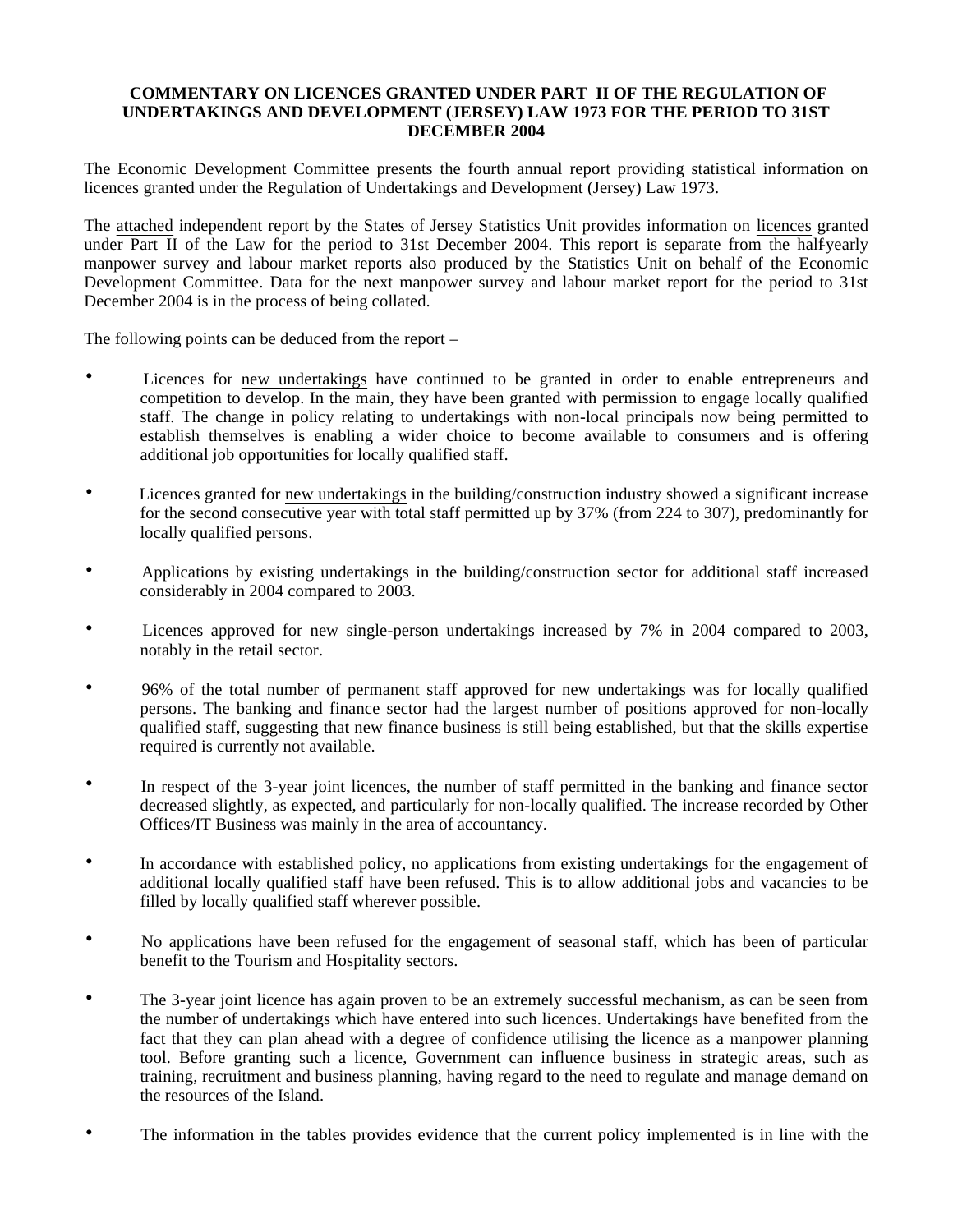States objectives to assist full employment of the resident population and the need to maintain a range of job opportunities for local residents.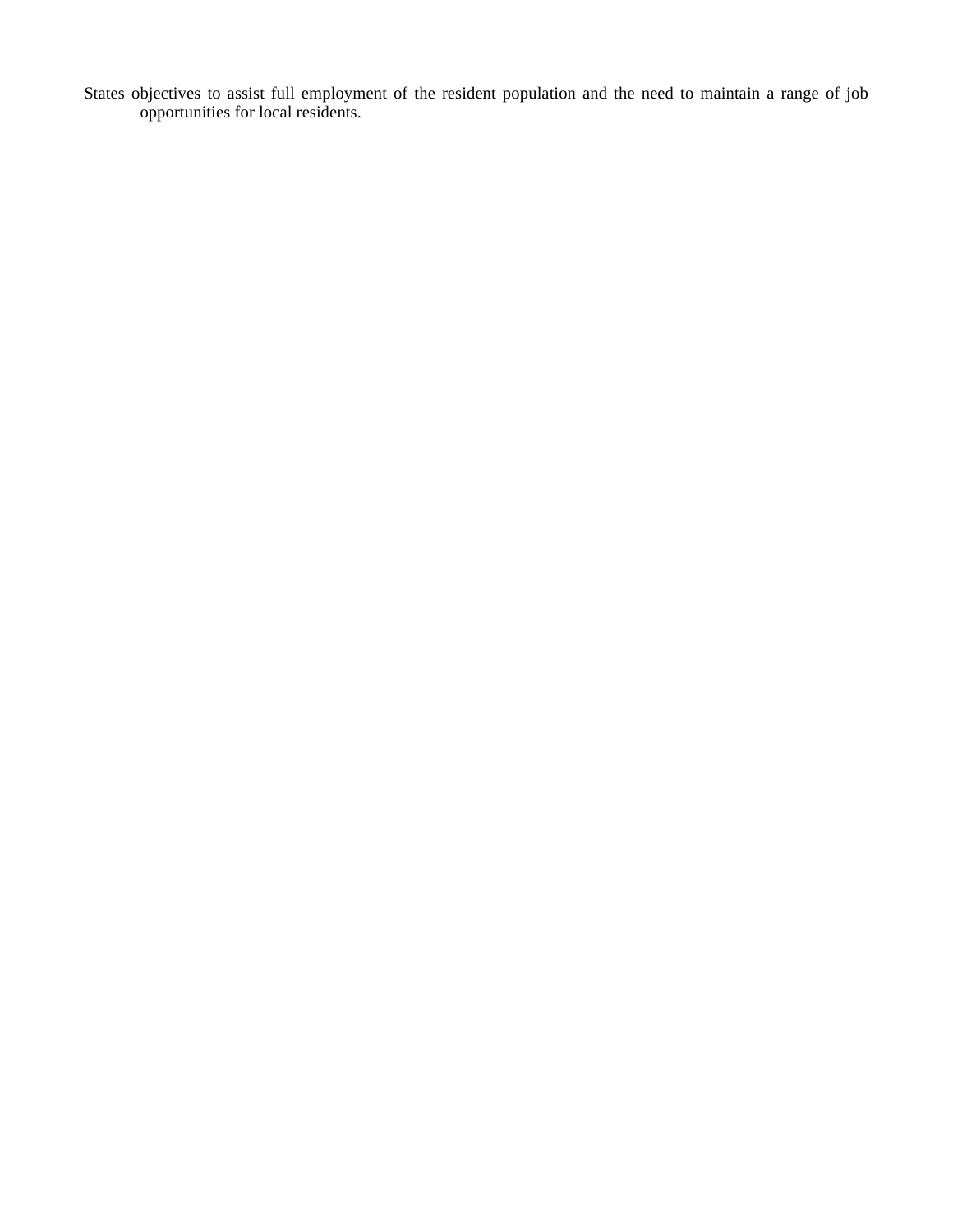

## Regulation of Undertakings Employment Licences

### at 31st December 2004

This report summarises the granting of employment licences by the Regulation of Undertakings and Development Office under Part II of the *Regulation of Undertakings and Development (Jersey) Law 1973, as amended*.

The figures reported are based on licence information reported up to and including 31st December 2004. The figures for 2005 – 2007 are those projected under the continuation of 3-year joint licences granted before the end of December 2004.

It should be noted that not all businesses will have recruited staff up to their approved level of staffing.

#### **3-year joint licences**

Table 1 presents the cumulative number of 3 year joint licences in effect at the end of each calendar year, the total number of staff authorised by these licences and the percentage accessible to non-locally qualified persons (see notes).

| Year | <b>Cumulative 3-year</b><br>joint licences | <b>Total staff</b><br>approved | % non-locally<br>qualified |
|------|--------------------------------------------|--------------------------------|----------------------------|
| 1998 | 163                                        | 13,539                         | 24.9                       |
| 1999 | 605                                        | 29,415                         | 22.7                       |
| 2000 | 831                                        | 32,237                         | 22.5                       |
| 2001 | 929                                        | 34,950                         | 22.1                       |
| 2002 | 1,038                                      | 36,088                         | 21.6                       |
| 2003 | 1,093                                      | 36,256                         | 21.1                       |
| 2004 | 1,137                                      | 37,004                         | 20.5                       |
| 2005 | 1,137                                      | 36,988                         | 20.3                       |
| 2006 | 1,137                                      | 36,997                         | 20.2                       |
| 2007 | 1,137                                      | 36,997                         | 20.2                       |

#### **Table 1: 3-year joint licences**

*(The figures for 2005 – 2007 are projections under 3-year joint licences granted before the end of December 2004.)*

The increase in the number of authorised staff between 1998 and 2004 is due primarily to the rise in the number of joint licences issued over this period, but also incorporates an element of permitted expansion. Approximately three-quarters of total private sector staffing (including vacancies) now comes under the auspices of 3-year joint licences.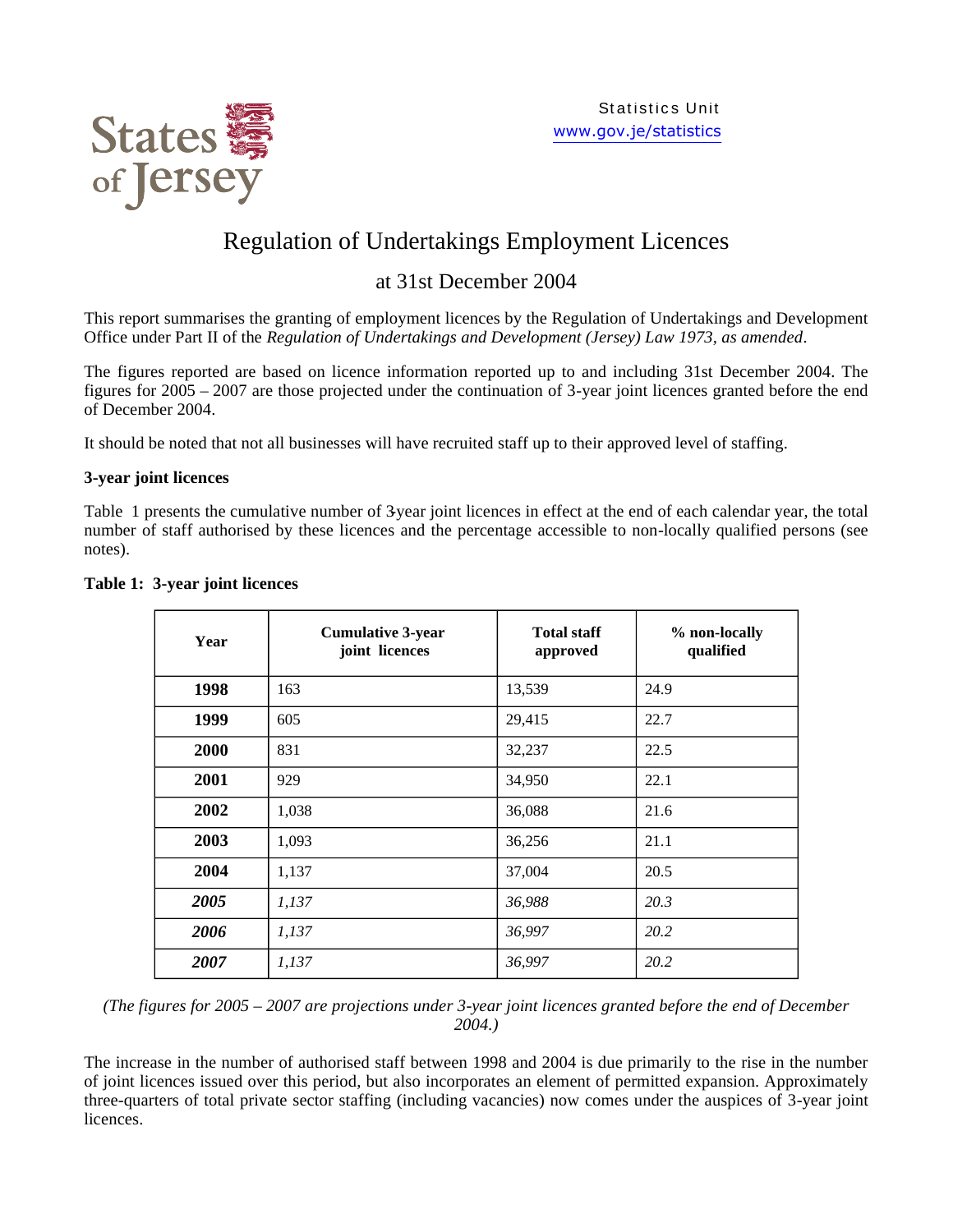During 2004, the net number (new licences less those expired) of 3-year joint licences increased by 44, whilst the net change in permitted staffing during this period was 748, corresponding to an increase of about 2% from the total at December 2003.

Figure 1 shows total staff numbers and those for locally qualified and non-locally qualified persons, as approved by 3-year joint staffing licences covering the period 1998 to 2007.



**Figure 1: Staff covered by three-year joint licences**

*(Dotted lines indicate projections under 3-year joint licences granted before the end of December 2004.)*

The net increase in staffing was due to –

- established undertakings coming under the auspices of 3-year joint licences for the first time;
- approved expansion (or reduction) of undertakings already with 3-year joint licences;
- amalgamation of undertakings already with 3-year joint licences, which could involve either permitted expansion or reduction in staffing;
- expiry of 3-year joint licences for undertakings which had ceased trading.

#### **Sectoral analysis**

Table 2 (overleaf) shows the breakdown into sectors of the total number of staff authorised by 3-year joint licences. The corresponding percentage of non-locally qualified staff approved in each sector is presented in Table 3.

The increases in total approved staffing observed in the Import/Export and Service sectors were due primarily to a small number of existing undertakings signing up to 3-year joint licences. The increases in the Retail and Marine sectors were largely due to permitted expansion of existing undertakings, in the former case particularly in the area of fulfilment.<sup>[1]</sup> The increase in approved staffing in Hotels and Guest Houses resulted from new licences for residential homes, which for historic reasons have been included in this sector.

#### **Table 2: 3-year joint licences: number of approved staff by sector**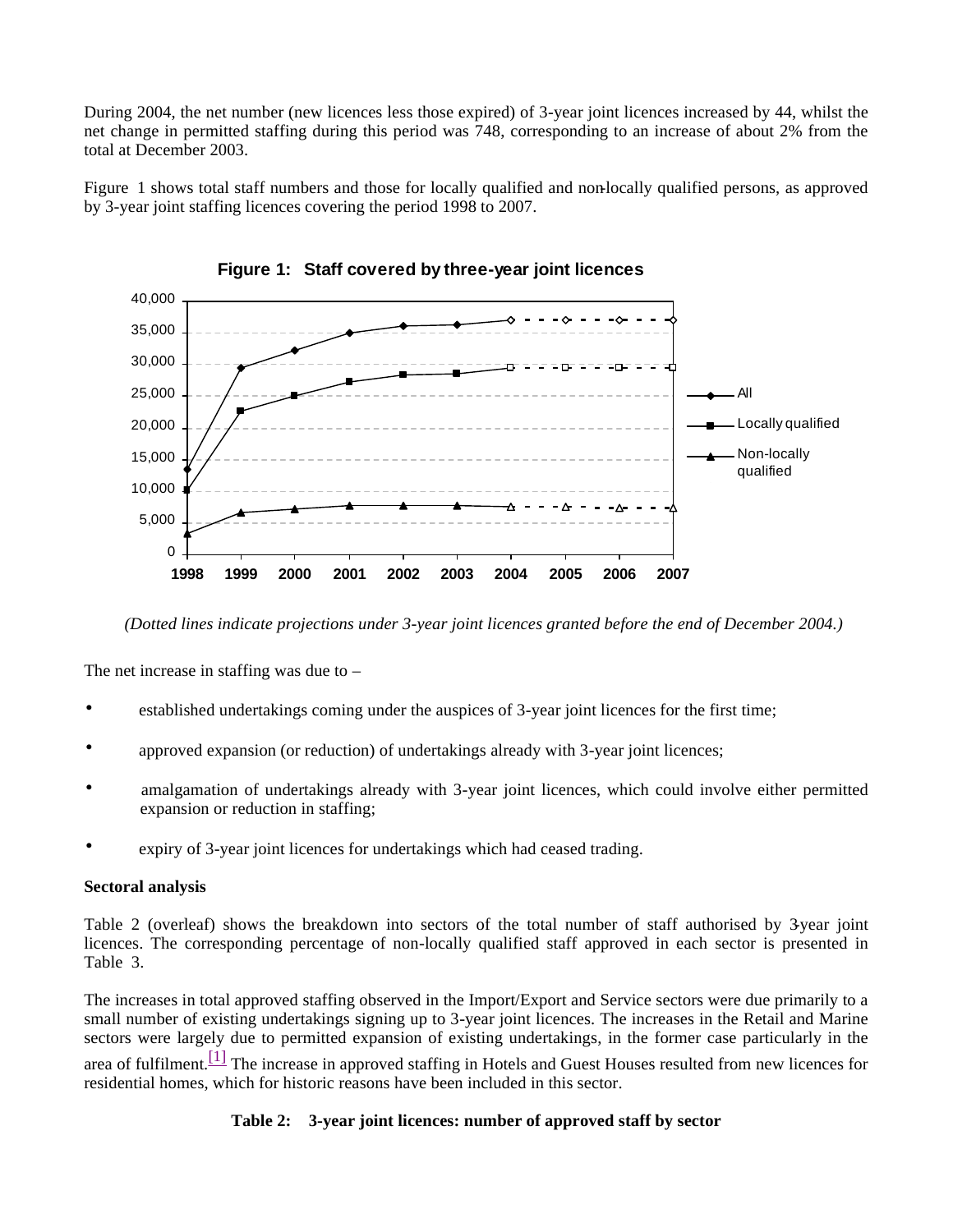| <b>RUDL Sector</b>               | 2002   | 2003   | 2004   | 2005   | 2006   | 2007   |
|----------------------------------|--------|--------|--------|--------|--------|--------|
| Retail                           | 5,006  | 5,020  | 5,412  | 5,406  | 5,406  | 5,406  |
| Building/Construction            | 2,691  | 2,732  | 2,703  | 2,703  | 2,703  | 2,703  |
| <b>Hotels/Guest Houses</b>       | 2,458  | 2,467  | 2,547  | 2,547  | 2,547  | 2,547  |
| Restaurants/Catering             | 3,130  | 3,231  | 3,313  | 3,312  | 3,311  | 3,311  |
| Banking/Finance                  | 9,663  | 9,419  | 9,286  | 9,302  | 9,312  | 9,312  |
| <b>Other Offices/IT Business</b> | 4,173  | 4,211  | 4,342  | 4,325  | 4,325  | 4,325  |
| Import/Export                    | 567    | 605    | 740    | 740    | 740    | 740    |
| Garages/Manufacturing            | 854    | 888    | 949    | 949    | 949    | 949    |
| Agencies                         | 279    | 266    | 267    | 258    | 258    | 258    |
| Transport/Haulage                | 1,072  | 1,050  | 999    | 999    | 999    | 999    |
| Marine                           | 79     | 71     | 116    | 116    | 116    | 116    |
| Service                          | 4,028  | 4,316  | 4,434  | 4,436  | 4,436  | 4,436  |
| Other                            | 2,088  | 1,980  | 1,896  | 1,895  | 1,895  | 1,895  |
| <b>Total</b>                     | 36,088 | 36,256 | 37,004 | 36,988 | 36,997 | 36,997 |

*(Figures for 2005 – 2007 are projections under 3-year joint licences granted before the end of December 2004.)*

|  | Table 3: 3-year joint licences: percentage of staffing approved for non-locally qualified persons by sector |  |  |
|--|-------------------------------------------------------------------------------------------------------------|--|--|
|  |                                                                                                             |  |  |

| <b>RUDL Sector</b>         | 2002 | 2003 | 2004 | 2005 | 2006 | 2007 |
|----------------------------|------|------|------|------|------|------|
| Retail                     | 20.6 | 20.4 | 18.9 | 18.7 | 18.7 | 18.7 |
| Building/Construction      | 18.5 | 17.9 | 16.3 | 16.2 | 16.2 | 16.2 |
| <b>Hotels/Guest Houses</b> | 50.1 | 49.3 | 47.8 | 47.7 | 47.5 | 47.5 |
| Restaurants/Catering       | 40.2 | 40.0 | 42.5 | 40.6 | 40.6 | 40.6 |
| <b>Banking/Finance</b>     | 16.2 | 15.6 | 14.9 | 14.8 | 14.7 | 14.7 |
| Other Offices/IT Business  | 15.2 | 15.1 | 14.9 | 14.9 | 14.7 | 14.7 |
| Import/Export              | 15.0 | 15.0 | 12.7 | 12.0 | 12.0 | 12.0 |
| Garages/Manufacturing      | 17.3 | 16.2 | 17.2 | 17.2 | 16.5 | 16.5 |
| Agencies                   | 23.3 | 18.8 | 19.1 | 17.8 | 17.8 | 17.8 |
| Transport/Haulage          | 10.9 | 11.9 | 10.9 | 10.8 | 10.8 | 10.8 |
| Marine                     | 11.4 | 9.9  | 12.9 | 12.9 | 12.9 | 12.9 |
|                            |      |      |      |      |      | 12.9 |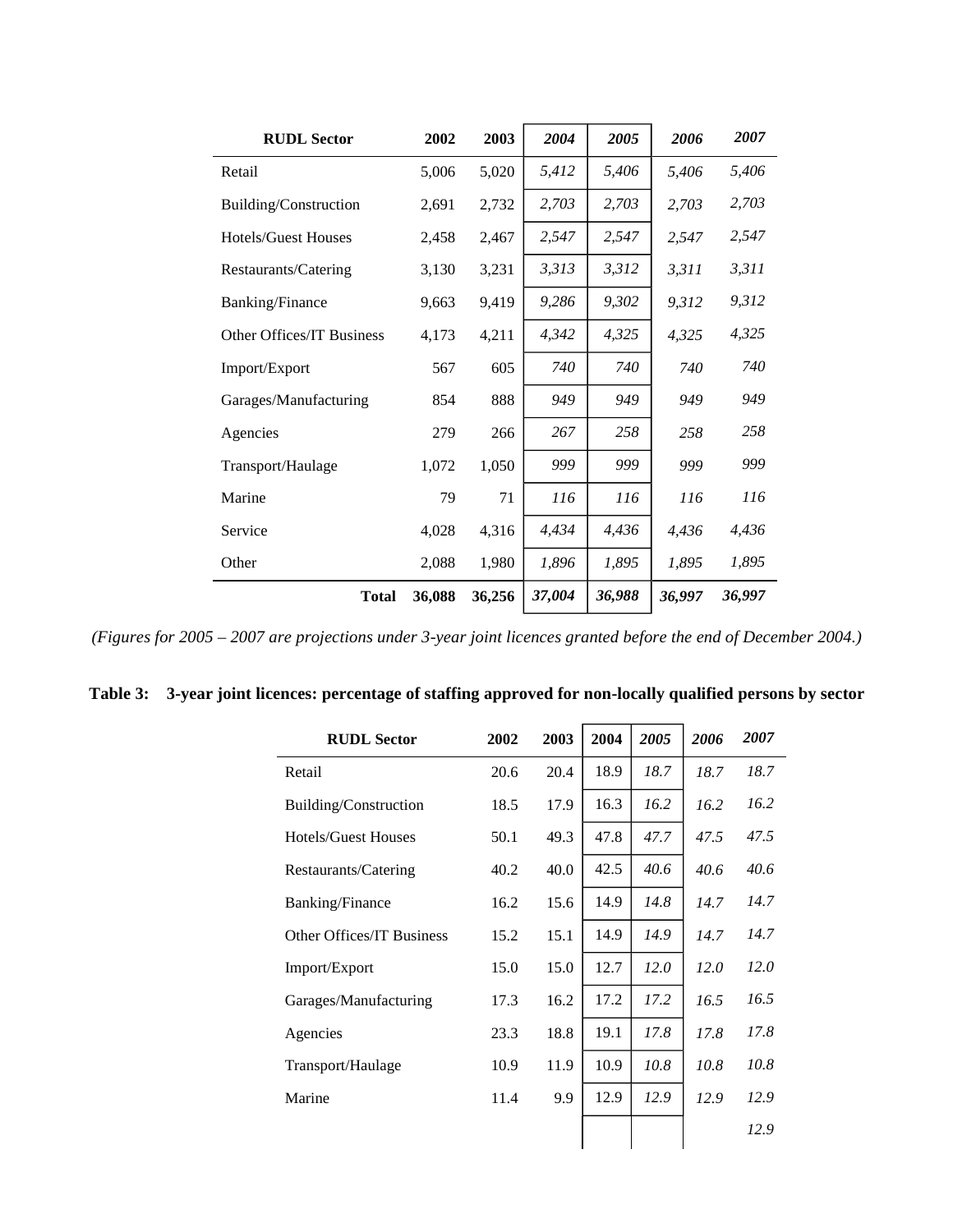|         | <b>Total</b> | 21.6 21.1 20.5 20.3 20.2 20.2  |  |                               |  |
|---------|--------------|--------------------------------|--|-------------------------------|--|
| Other   |              |                                |  | 28.3 25.8 24.5 24.5 24.4 24.4 |  |
| Service |              | 13.8 14.0   13.0   13.0   12.9 |  |                               |  |

*(Figures for 2005 – 2007 are projections under 3-year joint licences granted before the end of December 2004.)*

At 31st December 2004, about a fifth of all staffing authorised under 3-year joint licences was approved for nonlocally qualified persons.

The proportion of staffing approved for the non-locally qualified has decreased from one in 4 in 1998 to about one in 5 by 2004. The proportion of non-locally qualified posts is projected to decrease marginally over the next 3 years.

There was considerable variation across sectors in the proportion of posts approved for non-locally qualified staff. For example, at 31st December 2004 such staffing accounted for about –

- half of the total approved in Hotels/Guest Houses;
- two-fifths of that in Restaurants/Catering;
- one in 5 in Retail:
- one in 6 in Building/Construction;
- one in 7 in Banking/Finance;
- one in 8 in Marine:
- one in 9 in Transport/Haulage.

#### **New and existing undertakings** *not* **with 3-year joint licences**

The information presented for these licences is of 2 types: new undertakings and existing undertakings requesting additional staff. The figures reported are for all of calendar 2004.

#### **New undertakings**

Table 4 shows the total number of applications from new undertakings and the corresponding breakdown of requested staff. The figures for approved licences are applications minus refusals.

|                     | Number of<br>licences | <b>Total staff</b> | Locally<br>qualified | <b>Non-locally</b><br>qualified | <b>Seasonal</b> | <b>Contract</b> |
|---------------------|-----------------------|--------------------|----------------------|---------------------------------|-----------------|-----------------|
| <b>Applications</b> | 717                   | 1,556              | 1.426                | 81                              | 29              | 20              |
| <b>Refusals</b>     | 13                    | 31                 | 14                   |                                 |                 | $\theta$        |
| <b>Approved</b>     | 704                   | 1,525              | 1,412                | 64                              | 29              | 20              |

#### **Table 4: New undertakings: applications, refusals and approved licences (2004)**

For the approved licences, approximately 4% of the total number of permanent staff was authorised for non-locally qualified persons, a similar percentage as in 2003.

The refused licences either had non-local principals or had requested that at least half of the staff be non-locally qualified.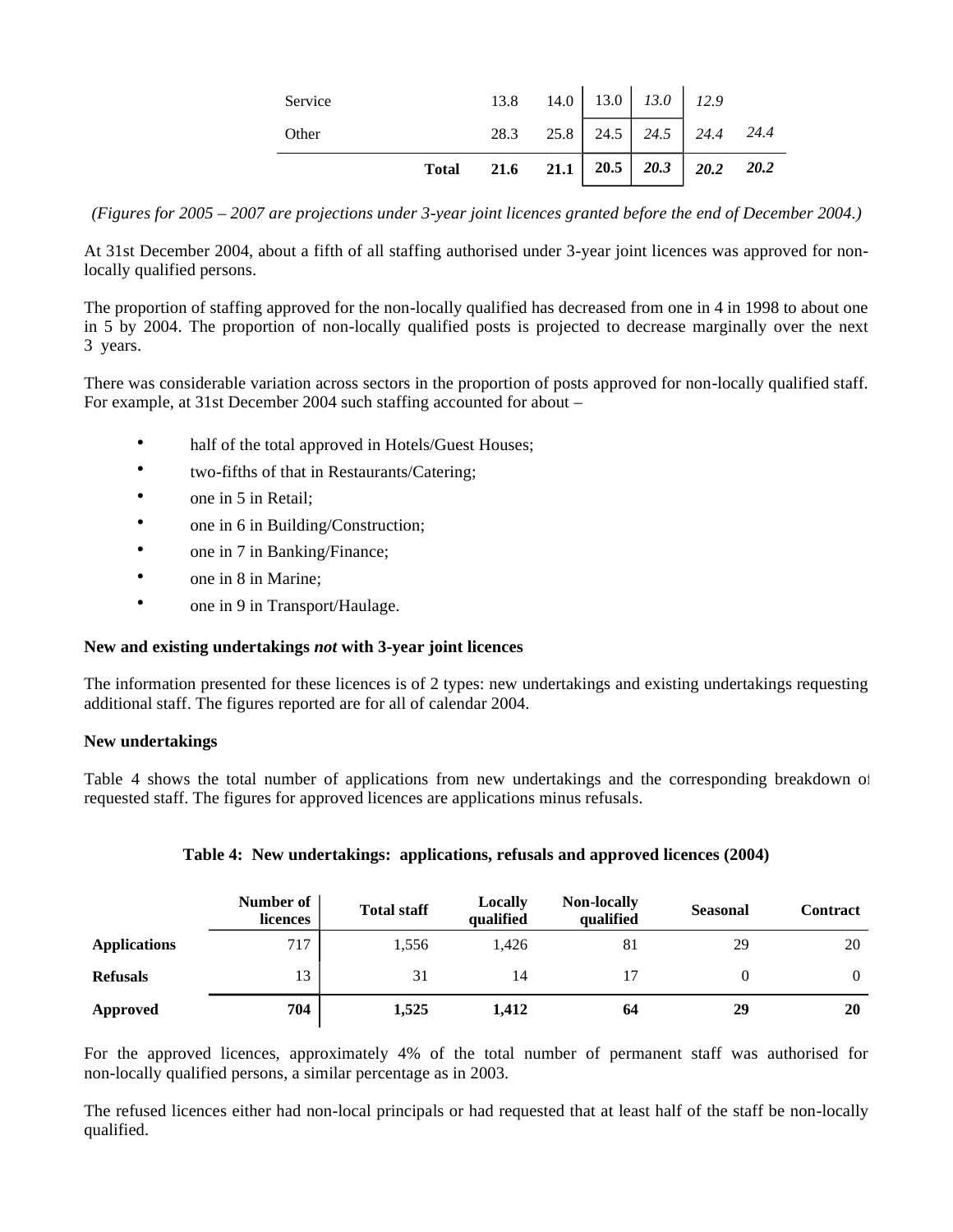On a shorter 6-monthly perspective, the number of licences approved for new undertakings between July-December 2004 was down by 17% relative to January-June 2004 (319 compared to 385) but up by almost 5% (319 compared to 305) relative to July-December 2003. The approved staff numbers were correspondingly down by 22% (669 compared to 856) and up by 12% (669 compared to 599) relative to the respective 6-month periods.

| <b>RUDL Sector</b>        | Number of<br>approved<br>licences | <b>Total</b><br>staff | Locally<br>qualified | Non-<br>locally<br>qualified | <b>Seasonal</b>  | Contract     |
|---------------------------|-----------------------------------|-----------------------|----------------------|------------------------------|------------------|--------------|
| Retail                    | 143                               | 260                   | 258                  | $\theta$                     | $\overline{2}$   | $\Omega$     |
| Building/Construction     | 112                               | 307                   | 282                  | $\mathbf{1}$                 | 5                | 19           |
| Hotels/Guest Houses       | 8                                 | 22                    | 15                   | 5                            | $\overline{2}$   | $\Omega$     |
| Restaurants/Catering      | 34                                | 90                    | 76                   | 8                            | 5                | 1            |
| Banking/Finance           | 38                                | 80                    | 52                   | 28                           | $\Omega$         | $\theta$     |
| Other Offices/IT Business | 111                               | 231                   | 224                  | $\overline{7}$               | $\boldsymbol{0}$ | $\theta$     |
| Import/Export             | 7                                 | 23                    | 22                   | 1                            | $\Omega$         | $\Omega$     |
| Garages/Manufacturing     | 14                                | 31                    | 31                   | $\boldsymbol{0}$             | $\Omega$         | $\mathbf{0}$ |
| Agencies                  | 23                                | 61                    | 47                   | $\mathbf{1}$                 | 13               | $\mathbf{0}$ |
| Transport/Haulage         | 17                                | 65                    | 60                   | 5                            | $\Omega$         | $\theta$     |
| Marine                    | 10                                | 18                    | 16                   | 1                            | 1                | $\mathbf{0}$ |
| Service                   | 178                               | 320                   | 313                  | $\overline{7}$               | $\mathbf{0}$     | $\mathbf{0}$ |
| Other                     | 9                                 | 17                    | 16                   | $\boldsymbol{0}$             | $\mathbf{1}$     | $\theta$     |
| <b>Total</b>              | 704                               | 1,525                 | 1,412                | 64                           | 29               | 20           |

#### **Table 5: New undertakings: approved licences by sector (2004)**

The Service and Building/Construction sectors had the greatest number of staff approved for new undertakings, each accounting for about a fifth of the total. Retail accounted for a further sixth.

Building/Construction exhibited the greatest change from 2003, with total permitted staff under new licences up by 37% (from 224 to 307), predominantly for locally qualified persons. The Other Offices/IT Business and Agencies sectors also recorded notable increases compared to 2003 in the number of new licences approved and permitted total staff.

90% of the total number of permanent staff approved was for locally qualified persons. The Banking/Finance sector had the largest number of permanent positions approved for non-locally qualified staff; such positions accounted for more than a third (35%) of all staff approved under new licences in this sector.

The number of new licences approved for one-person undertakings increased by 7% in 2004 compared to 2003, from a total of 342 to 365, notably in the Retail sector (from 54 to 89).

#### **Existing undertakings**

Table 6 shows the total number of applications for additional staff by existing undertakings which had not entered into 3-year joint licences.

#### **Table 6: Existing undertakings: applications, refusals and approved (2004)**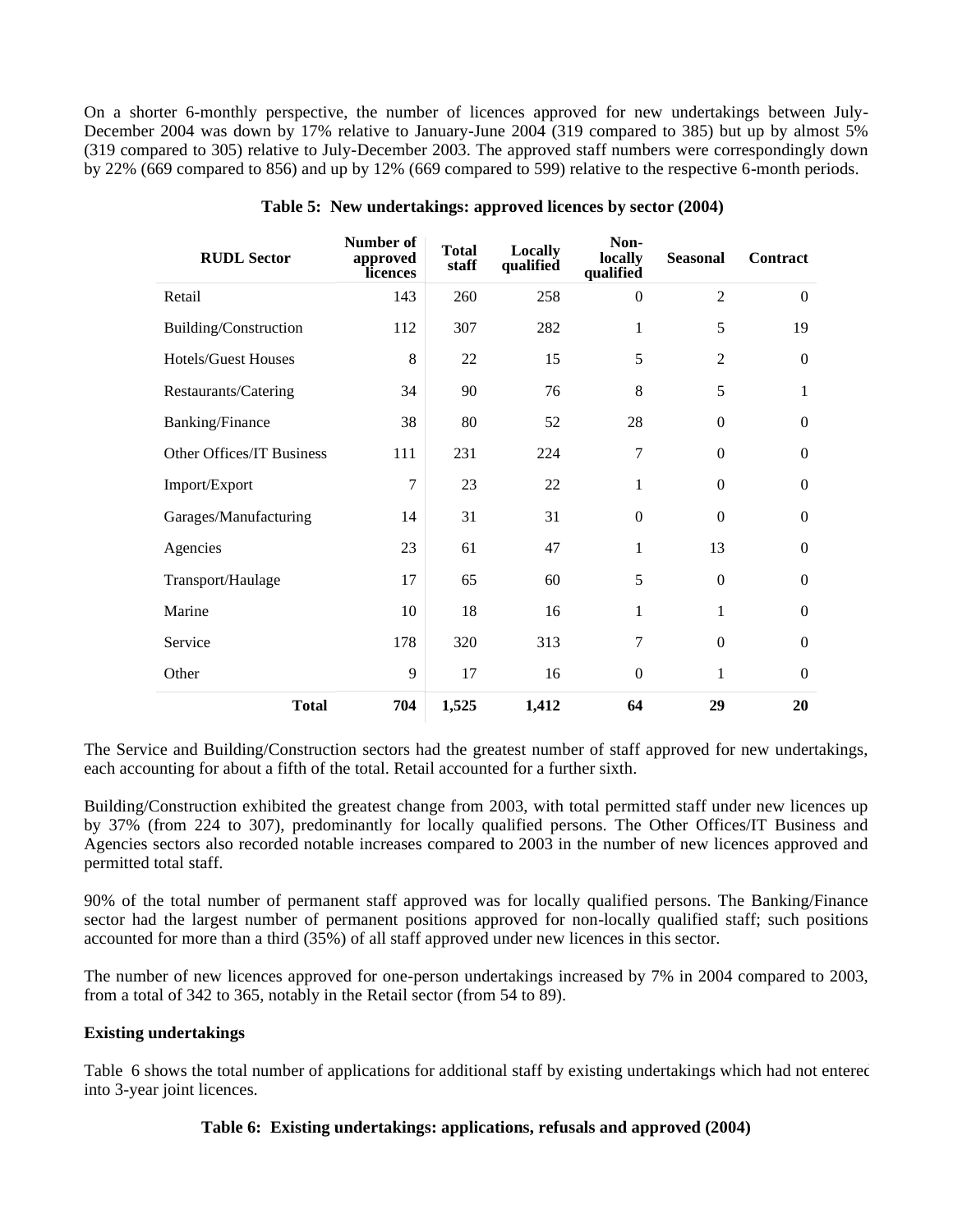|                     | Number of<br>licences | <b>Total staff</b> | Locally<br>qualified | <b>Non-locally</b><br>qualified | Seasonal/<br>Contract |
|---------------------|-----------------------|--------------------|----------------------|---------------------------------|-----------------------|
| <b>Applications</b> | 297                   | 1,092              | 461                  | 29                              | 602                   |
| <b>Refusals</b>     | 20                    | 29                 |                      | 27                              |                       |
| Approved            | 277                   | 1,063              | 461                  |                                 | 600                   |

No application requesting additional locally-qualified persons was refused.

More than half (56%) of all approved additional staffing was seasonal or contract.

The total number of approved additional staff in 2004 was very similar to that in 2003 (1,069). However, in 2004 a considerably greater number of additional seasonal/contract staff was approved (600 in 2004 compared to 329 in 2003), the increase occurring predominantly in the Building/Construction sector, whilst in 2003 a greater number of additional permanent positions for locally-qualified staff was approved (461 in 2004 compared to 728 in 2003) primarily due to increases in the fulfilment industry in 2003.

#### **Table 7: Existing undertakings: approved licences by sector (2004)**

|                       | <b>Permanent staff</b>            |                       |                      |                              |                       |  |
|-----------------------|-----------------------------------|-----------------------|----------------------|------------------------------|-----------------------|--|
| <b>RUDL Sector</b>    | Number of<br>approved<br>licences | <b>Total</b><br>staff | Locally<br>qualified | Non-<br>locally<br>qualified | Seasonal/<br>Contract |  |
| Retail                | 30                                | 66                    | 50                   | $\mathbf{0}$                 | 16                    |  |
| Building/Construction | 101                               | 642                   | 145                  | $\boldsymbol{0}$             | 497                   |  |
| Hotels/Guest Houses   | 3                                 | 3                     | 3                    | $\theta$                     | $\boldsymbol{0}$      |  |
| Restaurants/Catering  | 3                                 | 9                     | 5                    | $\mathbf{0}$                 | $\overline{4}$        |  |
| Banking/Finance       | $\overline{4}$                    | 12                    | 12                   | $\boldsymbol{0}$             | $\boldsymbol{0}$      |  |
| Other Offices/IT      |                                   |                       |                      |                              |                       |  |
| <b>Business</b>       | 41                                | 98                    | 62                   | $\mathbf{1}$                 | 35                    |  |
| Import/Export         | 5                                 | 10                    | 9                    | $\theta$                     | 1                     |  |
| Garages/Manufacturing | 4                                 | 11                    | 11                   | $\mathbf{0}$                 | $\mathbf{0}$          |  |
| Agencies              | $\overline{2}$                    | $\overline{4}$        | $\overline{4}$       | $\Omega$                     | $\Omega$              |  |
| Transport/Haulage     | 20                                | 66                    | 55                   | $\mathbf{0}$                 | 11                    |  |
| Marine                | 1                                 | 4                     | $\overline{4}$       | $\theta$                     | $\boldsymbol{0}$      |  |
| Service               | 59                                | 128                   | 98                   | $\mathbf{1}$                 | 29                    |  |
| Other                 | 4                                 | 10                    | 3                    | $\boldsymbol{0}$             | $\tau$                |  |
| <b>Total</b>          | 277                               | 1,063                 | 461                  | $\overline{2}$               | 600                   |  |

The Building/Construction sector accounted for five-sixths (83%) of all approved additional seasonal/contract staff and for three-fifths (60%) of the total number of approved staff.

The numbers of additional permanent (locally qualified) and seasonal/contract staff approved in Building/Construction were up by almost 50% and 80% respectively compared to 2003.